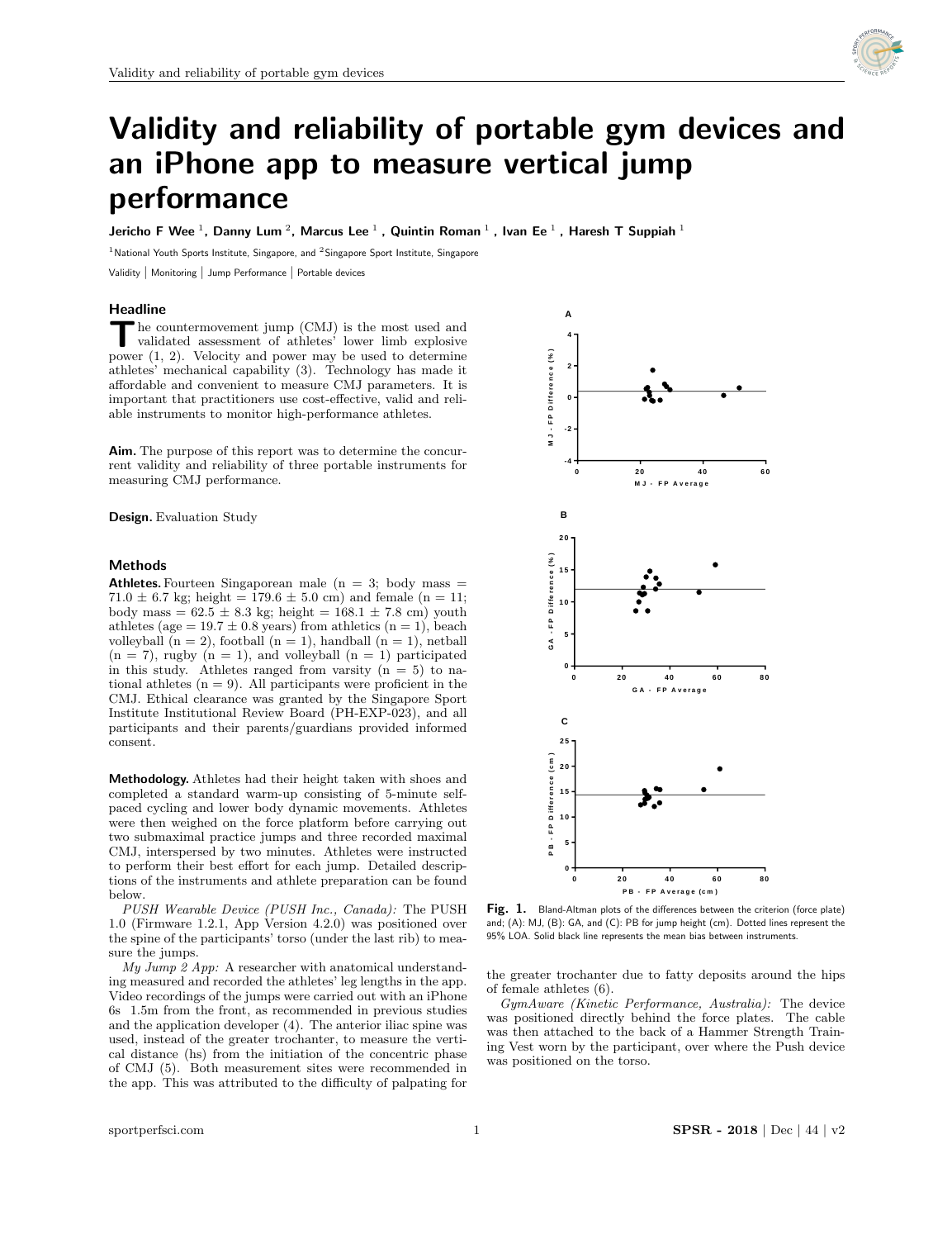

| rable 1. Civit measurement values by an instruments |                 |                 |                 |                 |
|-----------------------------------------------------|-----------------|-----------------|-----------------|-----------------|
|                                                     | FP.             | MJ.             | GА              | <b>PB</b>       |
|                                                     | $(Mean \pm SD)$ | $Mean \pm SD$   | Mean $\pm$ SD   | Mean $\pm$ SD   |
| Jump Height (cm)                                    | $27.9 \pm 9.3$  | $28.3 \pm 9.3$  | $39.9 \pm 10.3$ | $42.3 \pm 10.7$ |
| Mean Velocity $(m.s^{-1})$                          | $1.30 \pm 0.18$ | $1.16 \pm 0.17$ | $1.29 \pm 0.19$ | $1.22 \pm 0.19$ |
| Mean Power $(W)$                                    | $1536 \pm 453$  | $1605 \pm 658$  | $1130 \pm 258$  | $1331 \pm 389$  |

Table 1. CMJ measurement values by all instruments

|                      | Table 2. CMJ measurement values by all instruments |                    |                   |  |
|----------------------|----------------------------------------------------|--------------------|-------------------|--|
|                      | $\mathbf{M} \mathbf{J}$                            | GA                 | PB.               |  |
| JH Pearson's r       | 0.998                                              | 0.983              | 0.992             |  |
| $JH$ Bias $(cm)$     | $0.39 \pm 0.25$                                    | $12.0 \pm 1.0$     | $14.4 \pm 0.9$    |  |
| JH LOA (cm)          | $-0.65, 1.43$                                      | 7.83, 16.1         | 10.7, 18.1        |  |
| JH TEE (cm)          | 0.55                                               | 1.79               | 1.22              |  |
| JH TEE $(\%)$        | 2.3                                                | 6.6                | 4.6               |  |
| MP Pearson's r       | 0.852                                              | 0.577              | 0.988             |  |
| MP Bias(W)           | $68.1 \pm 170.9$                                   | $-406.1 \pm 175.2$ | $-205.1 \pm 43.6$ |  |
| $MP$ LOA $(W)$       | $-639.7, 775.9$                                    | $-1131.0, 319.2$   | $-385.4, -24.70$  |  |
| TEE (W)              | 247.1                                              | 385.2              | 73.5              |  |
| TEE $(\%)$           | 15.3                                               | 24.3               | 5.6               |  |
| MV Pearson's r       | 0.989                                              | 0.916              | 0.979             |  |
| $MV Bias (m.s-1)$    | $-0.14 \pm 0.01$                                   | $-0.01 \pm 0.04$   | $-0.09 \pm 0.02$  |  |
| $MV LOA (m.s-1)$     | $-0.20, -0.09$                                     | $-0.16, 0.14$      | $-0.17, -0.01$    |  |
| $\text{TEE}$ (m.s-1) | 0.03                                               | 0.08               | 0.04              |  |
| TEE $(\%)$           | 2.3                                                | 6.1                | 3.2               |  |

Bias values are mean  $\pm$  90% CL. LOA values are expressed as upper and lower values

PASPORT Force Platform (PASCO, USA): The force platform was used as the criterion instrument and has been validated against the Kistler force plate (7) and analysed by the ForceDecks software (Vald Performance Pte. Ltd., UK).

#### Statistical analysis

Concurrent validity of the PUSH (PB), My Jump 2 (MJ) and  $GymAware$  (GA) against the force plate (FP) was determined by Pearson correlation coefficients. The magnitude of correlation between the instruments against FP was assessed using the following thresholds:  $< 0.1$ , trivial; 0.1–0.3, small; 0.3–0.5, moderate; 0.5–0.7, large; 0.7–0.9, very large; and 0.9–1.0, almost perfect (8-10). The mean bias and typical error of estimate (TEE) were also calculated and interpreted as recommended by Hopkins (10, 11). Interpretation of mean bias was done using the modified Cohen effect sizes (ES): <0.20, trivial; 0.2-0.6, small; 0.6-1.2, moderate; 1.2-2.0, large; 2.0-4.0, very large; >4.0, extremely large (10). If the 90% CL crossed zero, small ES were deemed unclear (12). Bland-Altman plots were constructed to represent the bias and 95% level of agreement between the instruments and FP. Within-testing-session typical error (TE) was also expressed as coefficients of variation (CV) (8, 13).

#### Results

Jump Height. Pearson correlations were *almost perfect* for all instruments when compared to FP (Table 2). Random errors based on TEE (Table 2) were trivial for MJ and small for GA and PB. There was a trivial overestimation from MJ (ES=0.04), whereas, moderate overestimations were observed from both GA  $(ES=1.29)$  and PB  $(ES=1.55)$ . Figure 1 highlights the mean bias and 95% LOA of all devices. Mean CVs

for MJ, GA and PB for the three consecutive jumps were 3.6%, 3.7% and 4.7%, respectively.

Mean Power. Pearson correlations were very large, large and almost perfect for MJ, GA and PB, respectively when compared to FP. Random errors based on TEE (Table 2) were moderate, very large and small for MJ, GA and PB respectively. MJ (ES=0.15) had an *unclear* bias, whereas *small* underestimations from both GA (ES=-0.90) and PB (ES=-0.45) were observed. Figure 2 highlights the mean bias and 95% LOA of all devices. Mean CVs for MJ, GA and PB for the three consecutive jumps were 3.8%, 6.8% and 7.1%, respectively.

Mean Velocity. Pearson correlations were almost perfect across all test instruments when compared to FP (Table 2). Random errors based on TEE (Table 2) were moderate for GA and *small* for MJ and PB. GA (ES=-0.08) had an unclear bias. PB (ES=-0.47) and MJ (ES=-0.77) exhibited small and moderate underestimations, respectively. Figure 3 highlights the mean bias and 95% LOA of all devices. Mean CVs for MJ, GA and PB for the three consecutive jumps were 1.9%, 3.1% and 3.1%, respectively.

#### **Discussion**

MJ is valid and reliable to measure jump height with trivial overestimations. Its accuracy in measuring jump height is in line with literature (4, 14). To the best of knowledge, while the app itself has not been validated for MV and MP, the computation formula (5), from which MJ is based on, has demonstrated validity and reliability for MP and MV (3). In this study, MJ was very largely associated with, and not different from FP for MP. MJ demonstrated moderate underestimations and almost perfect association with FP for MV. This bias may have resulted from the selection of the anterior iliac spine instead of the greater trochanter.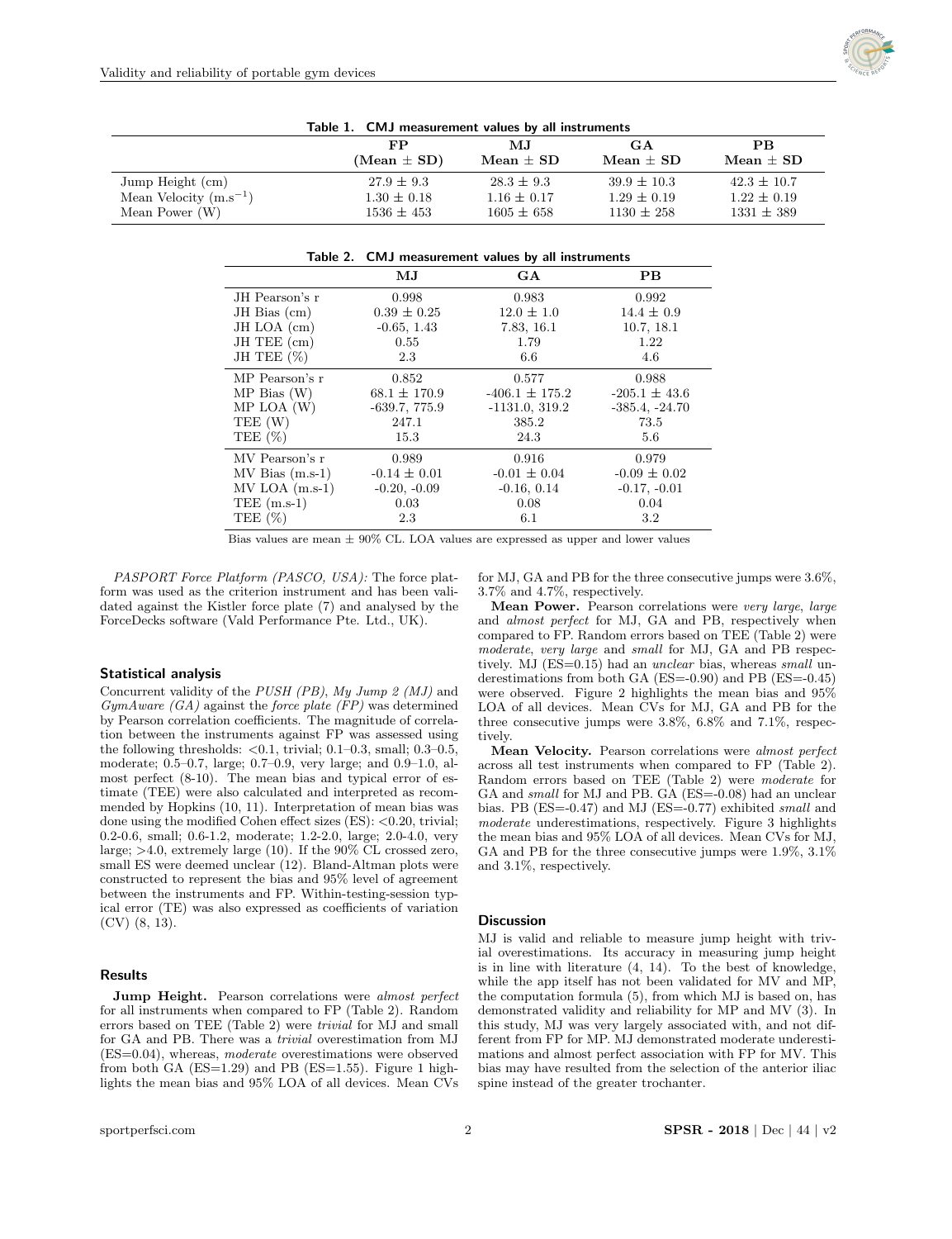



**P B - F P A <sup>v</sup> <sup>e</sup> ra g e(W ) Fig. 2.** Bland-Altman plots of the differences between the criterion (force plate) **Fig. 3.** Bland-Altman plots of the differences between the criterion (force plate) **Fig. 3.** Bland-Altman plots of the differences betwe and; (A): MJ, (B): GA, and (C): PB for mean power (W). Dotted lines represent the and; (A): MJ, (B): GA, and (C): PB for mean power (W). Dotted lines represent the  $\frac{4}{100}$  (B). Units between  $\frac{4}{100}$ 95% LOA. Solid black line represents the mean bias between instruments. between instruments.

In this study, GA had large overestimations and small random errors, similarly reported previously for jump height (9). The same study found high inter-day reliability, suggesting that despite its questionable validity, it may be used to monitor athletes' jump performance over time. GA demonstrated almost perfect associations with FP and with no difference for mean velocity. This is the first study reporting underestimations by GA in MP for the CMJ. Other studies have reported overestimations of 11% in peak power and 30% in peak velocity compared to force plates (15). A probable cause was that the cable was not attached to the waist position which past studies have used (9, 16).

This is the first study validating the PB in the CMJ. PB moderately overestimated jump height. Other studies found similar overestimations using accelerometery in jump tests because accelerometers consider flight time (FT) as a lapse of time between the peak positive and minimum negative velocities (17, 18). This results in an underestimation of the takeoff time, causing overestimations of FT and JH. PB showed



In the criterion (force plate) **Fig. 3.** Bland-Altman plots of the differences between the criterion (force plate) and; (A): MJ, (B): GA, and (C): PB for mean velocity (m.s-1). Dotted lines represent<br>the 95% LOA. Solid black line represents the mean bias between instruments. and; (A): MJ, (B): GA, and (C): PB for mean velocity (m.s-1). Dotted lines represent

high validity with small underestimations from FP for MV and MP. However, previous studies have reported overestimations in MP and MV in other accelerometric devices (17). In this study, jumps were performed without arm swing. As such, the eccentric phase is used to maintain balance rather than maximising the shortening phase (19). This makes detection of the start of concentric phases difficult which affects the initial velocity and power (17). This may explain the underestimations of MV and MP.

This study compared different instruments for CMJ testing and found MJ valid and reliable for the across all CMJ measures investigated in this study, while PB is valid and reliable to measure MP and MV of CMJ. The opinion of this paper is that GA should not be used interchangeably due to the reported bias in literature but may be used for monitoring athletes over time if used exclusively.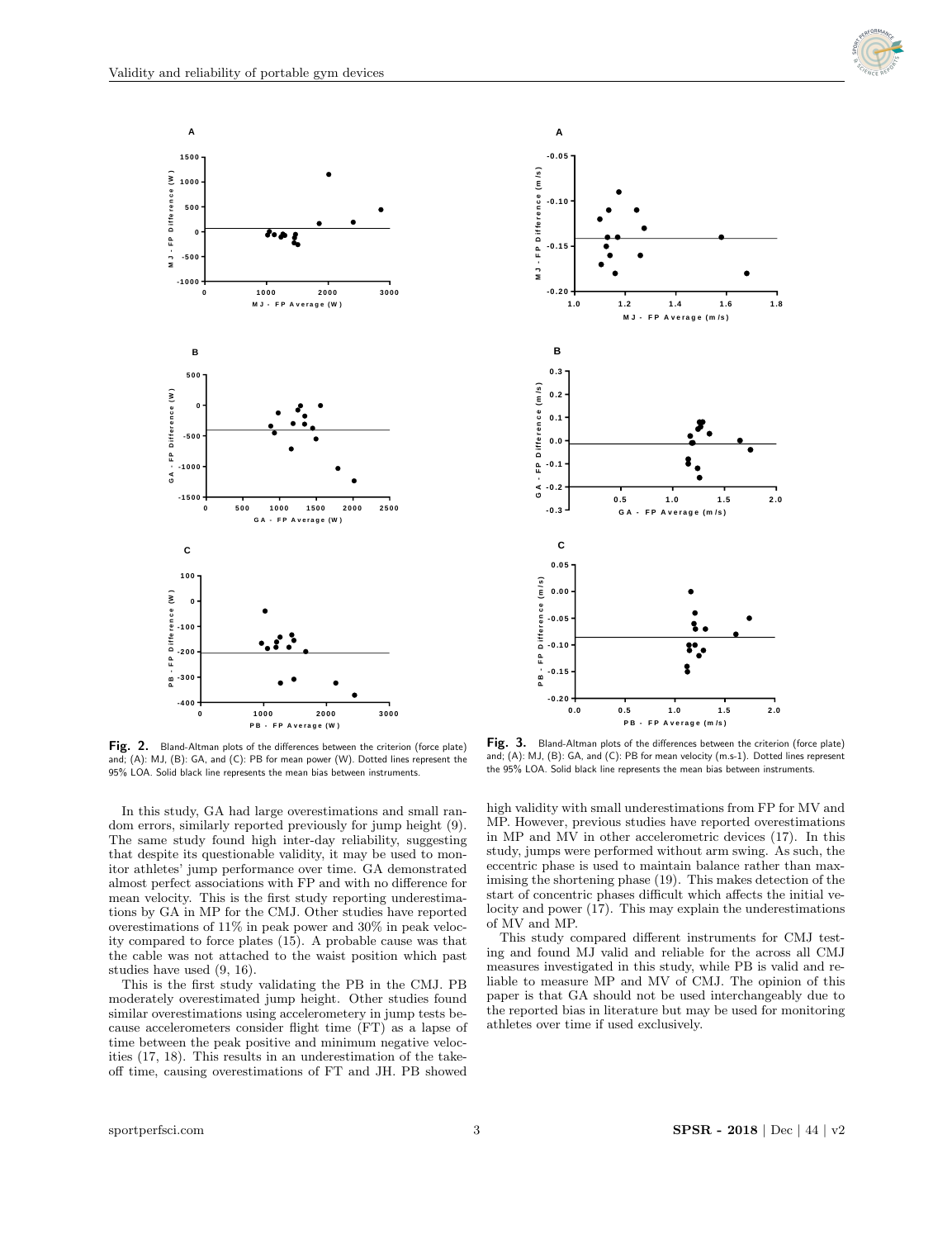

|                   | <b>Advantages</b>                                                                                                                               | <b>Challenges</b>                                                                                                                                                                            | <b>Suggested uses</b>                                                                |
|-------------------|-------------------------------------------------------------------------------------------------------------------------------------------------|----------------------------------------------------------------------------------------------------------------------------------------------------------------------------------------------|--------------------------------------------------------------------------------------|
| $My \, Jump \, 2$ | Affordable<br>Portable<br>Accuracy of jump<br>measures<br>Saves and monitors<br>progression<br>overtime<br>Available on both<br>Android and iOS | Requires practice of<br>anthropometric measures<br>of limb length<br>Need for continuous<br>$\bullet$<br>updating of<br>anthropometric profiles<br>during periods of growth<br>(adolescence) | Jump testing (CMJ,<br>squat jump, drop<br>jumps, etc.)                               |
| <i>GymAware</i>   | Portable<br>Easy to use<br>Displays many<br>absolute and<br>relative measures                                                                   | Requires waist harness<br>Only measures linear<br>movements<br>Questionable validity in<br>unloaded CMJ in<br>literature                                                                     | Assessing velocity<br>$\bullet$<br>and power of<br>uniplanar resistance<br>exercises |
| <b>PUSH</b>       | Affordable<br>Portable<br>Easy to use with<br>video tutorials<br>Free app download<br>Coach dashboard<br>for athlete data<br>management         | • Subscription required for<br>coach dashboard feature<br>Temporal bias for<br>$\bullet$<br>unloaded jump tests                                                                              | Velocity-based<br>$\bullet$<br>training prescription                                 |

Fig. 4. Summary of considerations for practitioners for the  $My\ Jump\ 2,\ GymAware$  and  $PUSH$ .

## Limitations

- The selection of the anterior iliac spine over the greater trochanter to measure hs for MJ. Future studies should validate the choice of site recommended in MJ to measure the hs, which is required to determine velocity and power.
- The site of attachment of the cable was on the back of a vest due to the unavailability of a waist harness. Future studies should determine the effect of different attachment positions (e.g. torso vs waist) in measuring CMJ using LPT.

## Practical applications

- MJ is a convenient means to collect CMJ data from athletes quickly and with little cost, and only requires a smartphone with a slow-motion camera where "gold standard" force plates prove expensive and/or bulky.
- Accelerometers such as the PB may be more appropriate for prescribing loads via velocity-based training during strength and conditioning sessions instead of assessing athletic power in jump tests due to the aforementioned biases  $(20, 21)$ .

 Technology has empowered practitioners to monitor athletic performance conveniently. Practitioners should consider the validity and the caveats of each method. This paper includes a summary of considerations for the MJ and PB.

## Dataset

Dataset available on [SportPerfSci.com](https://sportperfsci.com/)

## **References**

1. Rodriguez-Rosell D, Mora-Custodio R, Franco-Marquez F, Yanez-Garcia JM, Gonzalez-Badillo JJ. Traditional vs. Sport-Specific Vertical Jump Tests: Reliability, Validity, and Relationship With the Legs Strength and Sprint Performance in Adult and Teen Soccer and Basketball Players. J Strength Cond Res. 2017;31(1):196-206.

2. Markovic G, Dizdar D, Jukic I, Cardinale M. Reliability and Factorial Validity of Squat and Countermovement Jump Tests. J Strength Cond Res. 2004;18(3).

3. Jiménez-Reyes P, Samozino P, Pareja-Blanco F, Conceição F, Cuadrado-Peñafiel V, González-Badillo JJ, et al. Validity